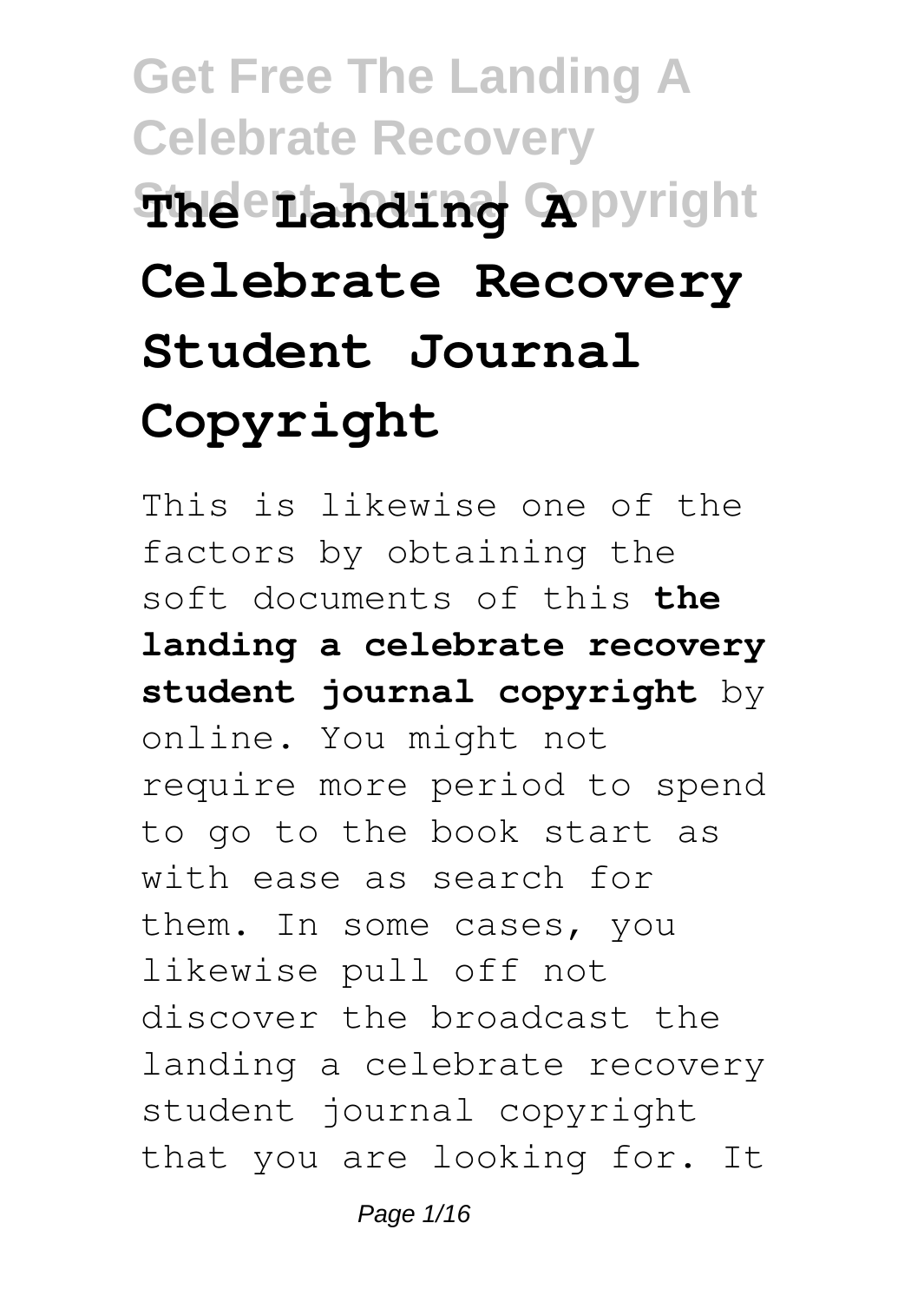will utterly squander the  $t$ ime

However below, bearing in mind you visit this web page, it will be consequently agreed easy to acquire as competently as download guide the landing a celebrate recovery student journal copyright

It will not consent many mature as we tell before. You can pull off it even if perform something else at home and even in your workplace. as a result easy! So, are you question? Just exercise just what we meet the expense of under as with ease as evaluation **the** Page 2/16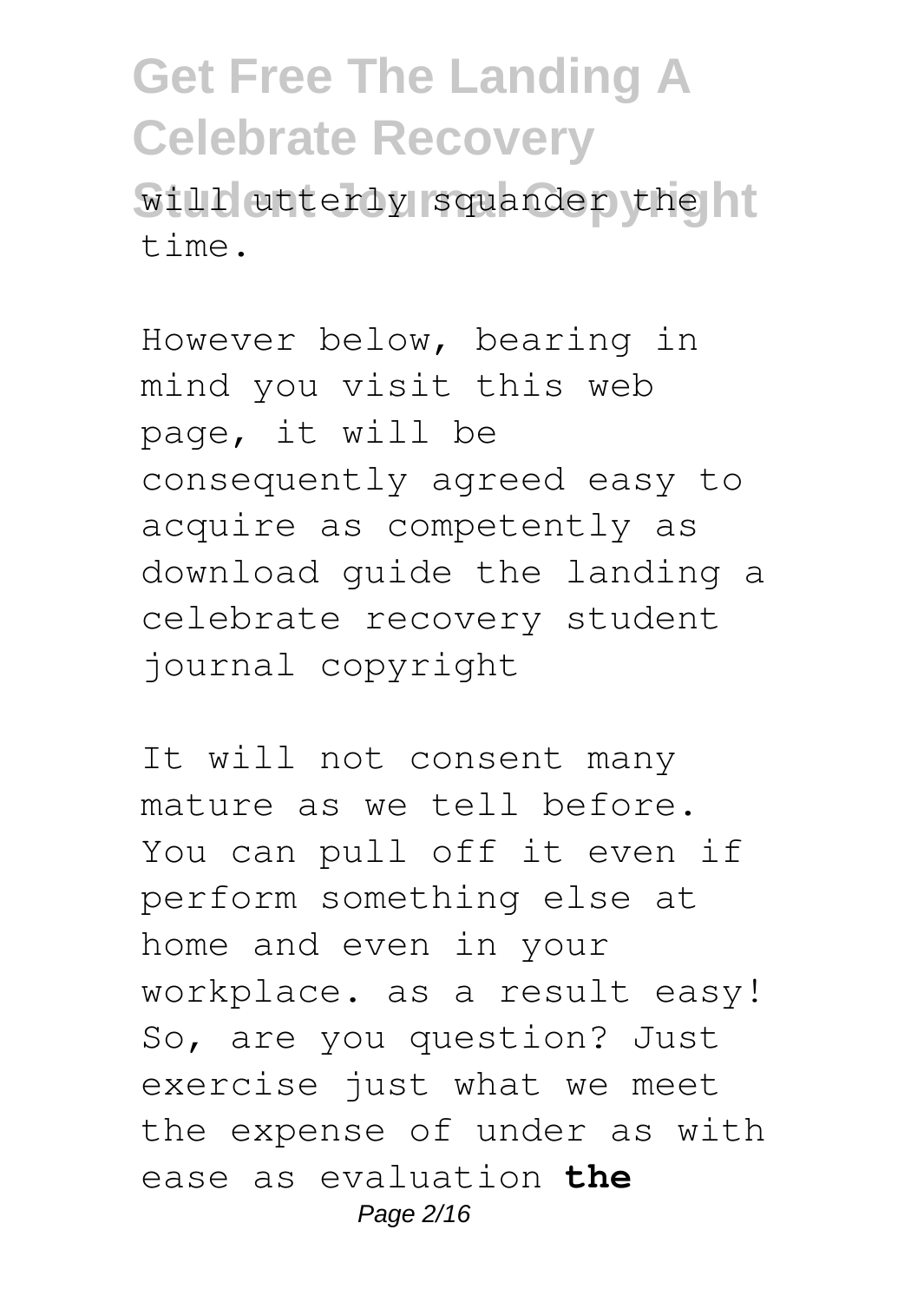**Student Journal Copyright landing a celebrate recovery student journal copyright** what you next to read!

#### **The Landing**

\" The Landing\" Celebrate Recovery for Teens Granbury Tx*Lesson 1 of Celebrate Recovery: Denial The Landing | Christ Fellowship* breanna epperson landing testimony How to find the RIGHT Sponsor in Recovery! Celebrate Recovery Kerri's Testimony Jan. 10th, 2020 Celebrate Recovery **Baggage - Celebrate Recovery Version** *The Landing Ministry Moment Video 1.mpg* **Celebrate Recovery testimony Lesson 9 of Celebrate Recovery: Inventory** *What Does* Page 3/16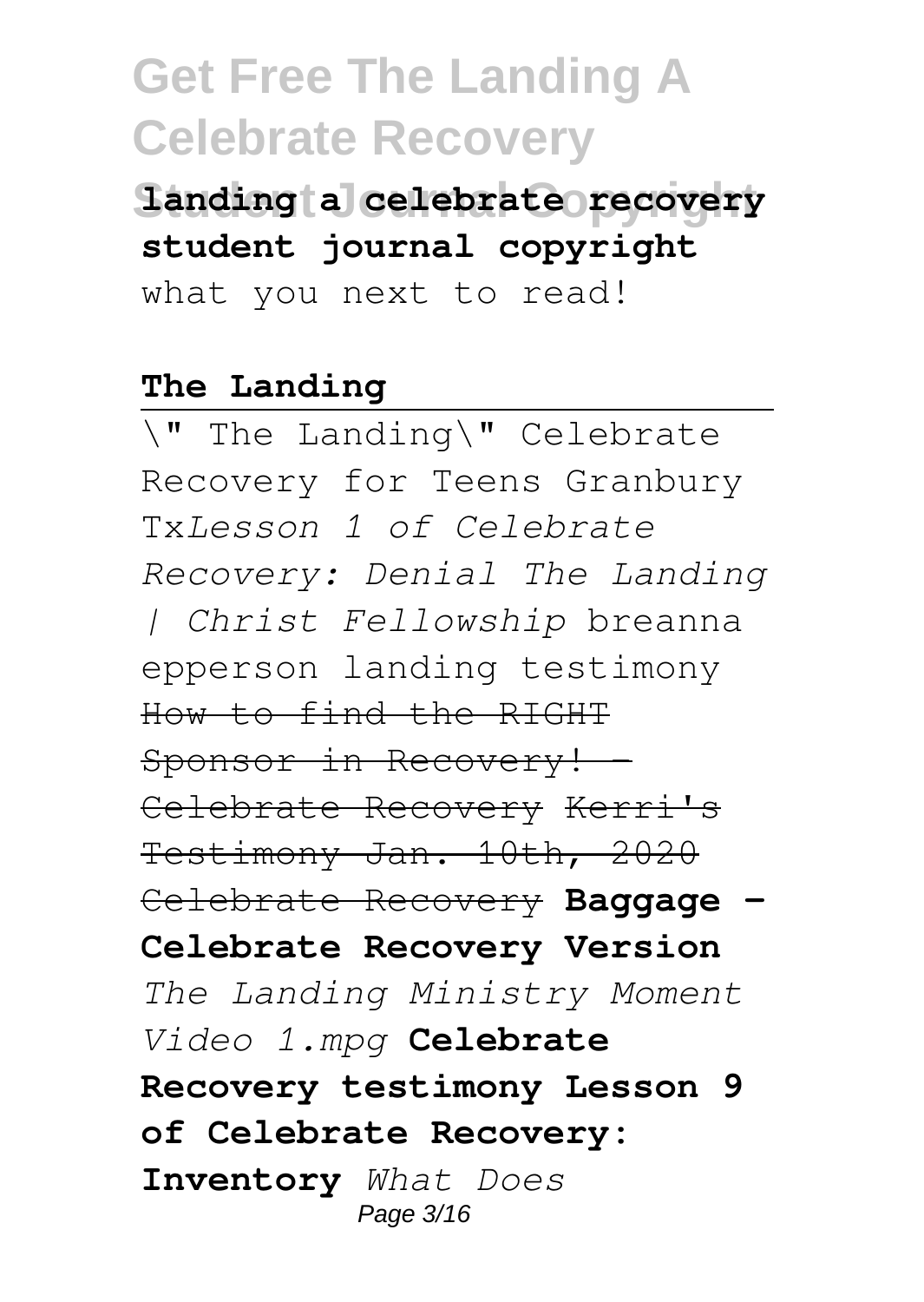**Student Journal Copyright** *Celebrate Recovery Mean To You?*

Recovery - Celebrate Recovery Testimony: Donna - Food Addict, Codependent, Set Free**Celebrate Recovery: I AM CHANGING (Music Track: Laura Self \"Victorious\")** *Chris' Testimony Feb. 2019 Celebrate Recovery* Friday Night Q and A with Rodney and Andy  $\frac{1}{2}$ Enemies of Gratitude-Worry\" 11/15/2020

Celebrate Recovery -  $10/27/17$  - Relapse Prevention Lesson<del>Celebrate</del> Recovery 10 Year Anniversary Promo *The Landing A Celebrate Recovery* The Landing is Celebrate Recovery's student ministry Page 4/16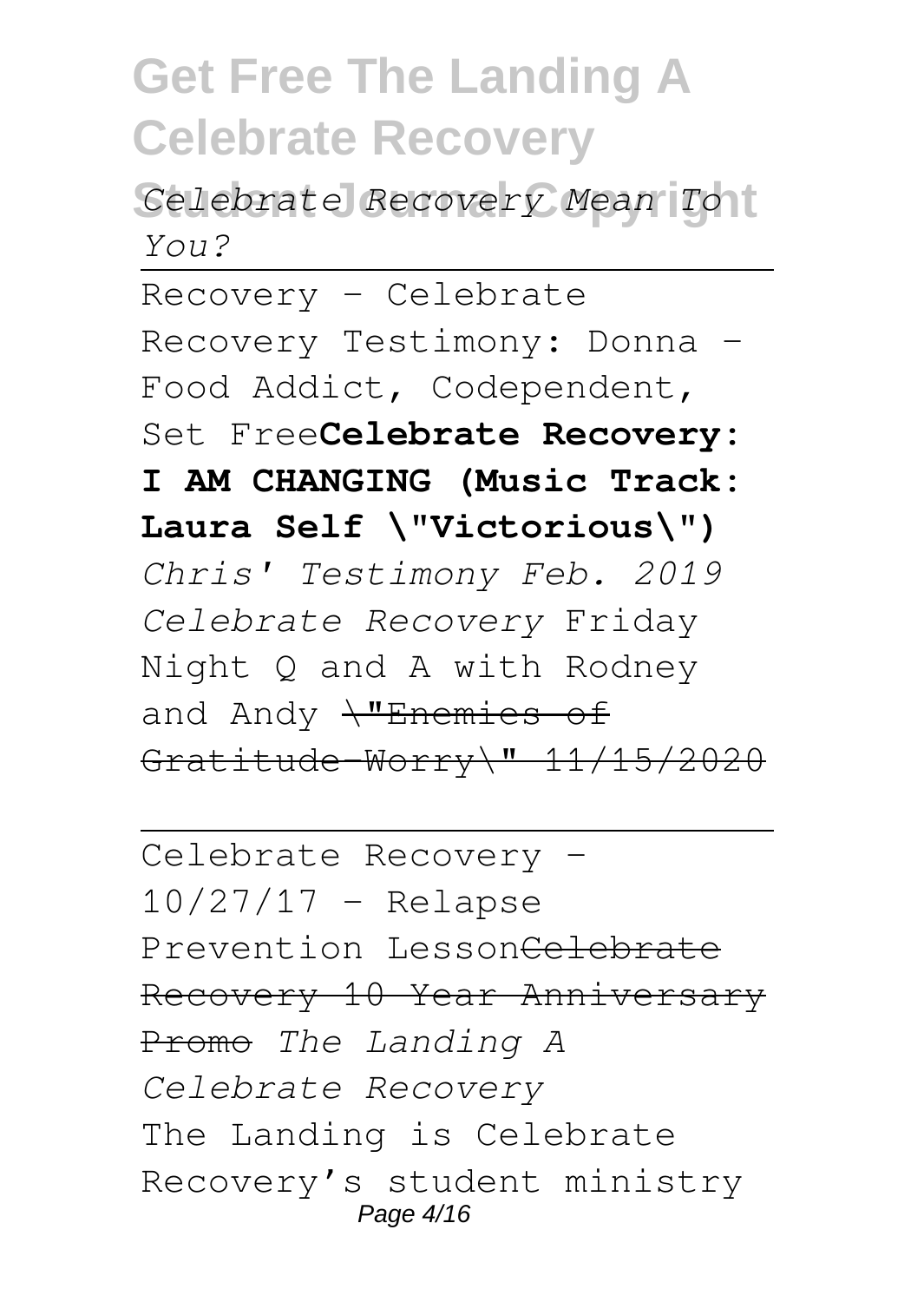Geared towards Junior Hight and High School age students. This curriculum is designed to mirror the same material as the adult Celebrate Recovery curriculum, only packaged for students. The Landing exists to provide a safe place for our students to process life and the struggles that accompany it, provide tools to help them live emotionally and spiritually healthy lives, and point them towards the freedom found in Jesus Christ.

*the Landing - Celebrate Recovery* Celebrate Recovery is a Page 5/16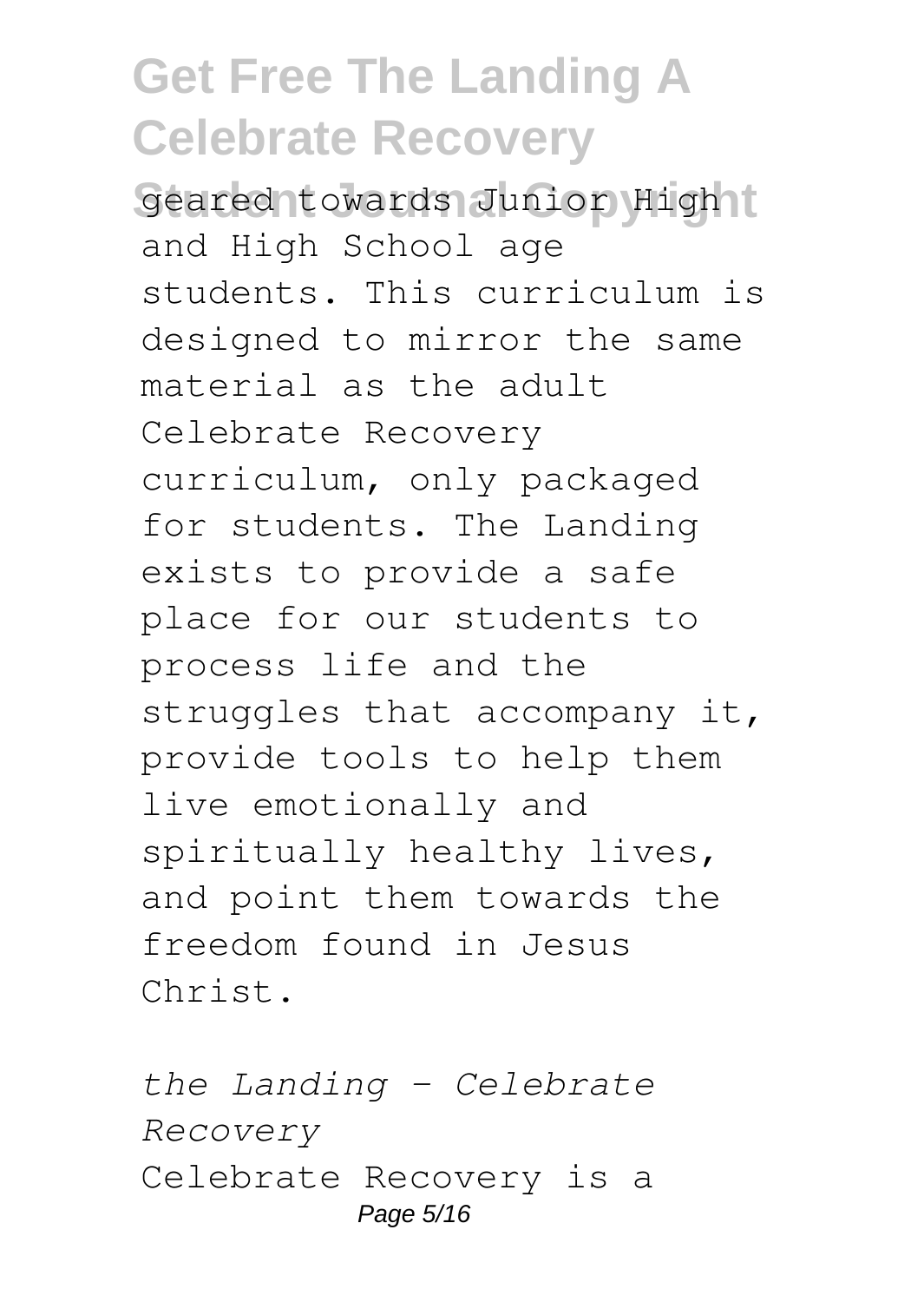Christ-centered, 12 ostep ont recovery program for anyone struggling with hurt, pain or addiction of any kind. Celebrate Recovery is a safe place to find community and freedom from the issues that are controlling our life.

*The Landing - Celebrate Recovery* The Landing, for students is an ongoing 52-week program – based on the beatitudes where Jesus laid out principles for happiness in the Sermon on the Mount – The Landing is for teenagers who are struggling to live their lives in a healthy, God-honoring way. The Landing is a safe, healing Page 6/16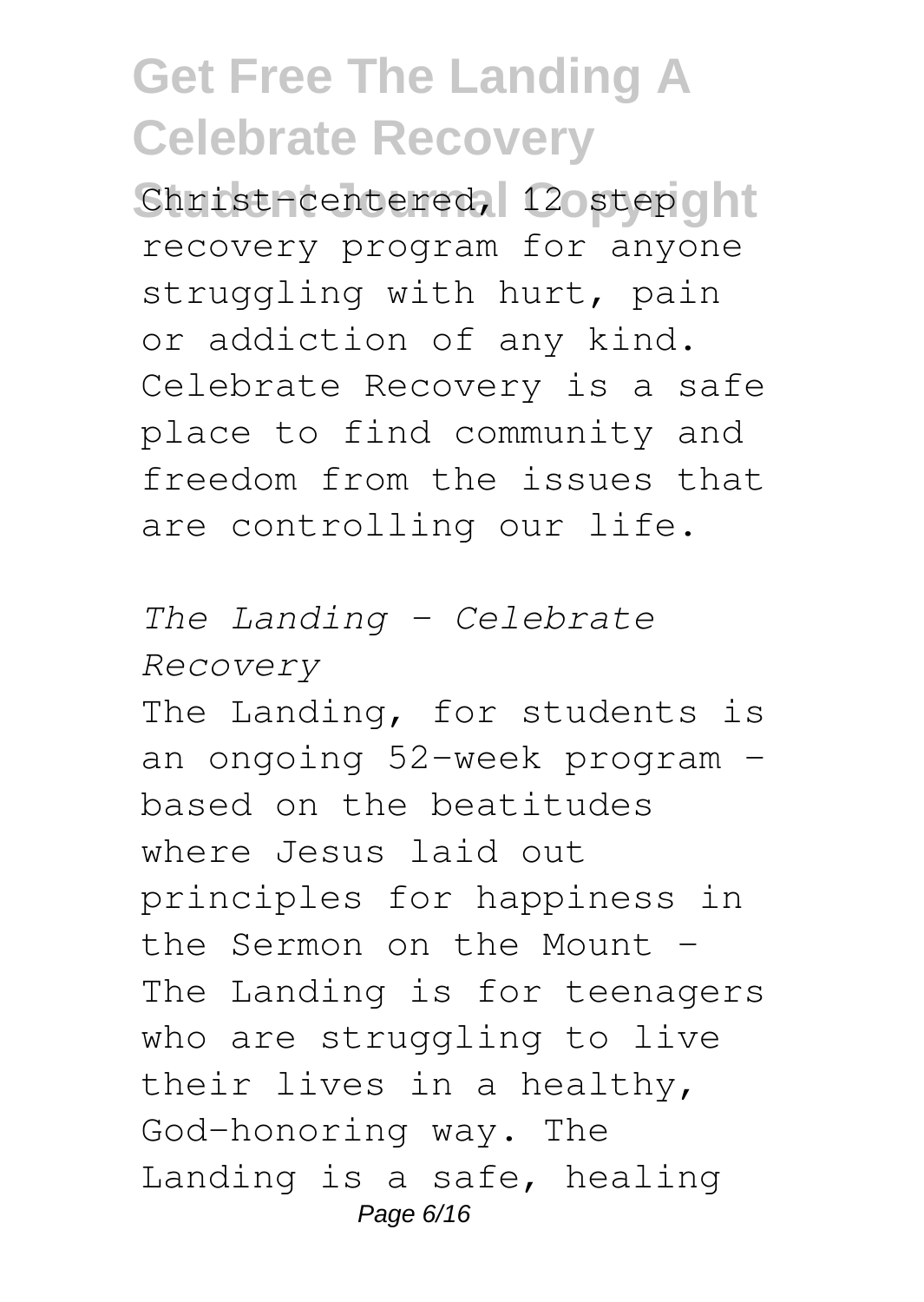place where teenagers can hi live a freer, healthier, and more God-centered life.

*the Landing - Celebrate Recovery* The Landing. The Landing exists to provide a safe place for students, grades 6-12, who are struggling with loneliness, frustration, disappointment, or any other hurt, habit, or hang-up. The fifty-two week curriculum walks students through the Celebrate Recovery Principles in a fun and age-appropriate way. The Landing helps youth to process life and the struggles that accompany it by providing tools to help Page 7/16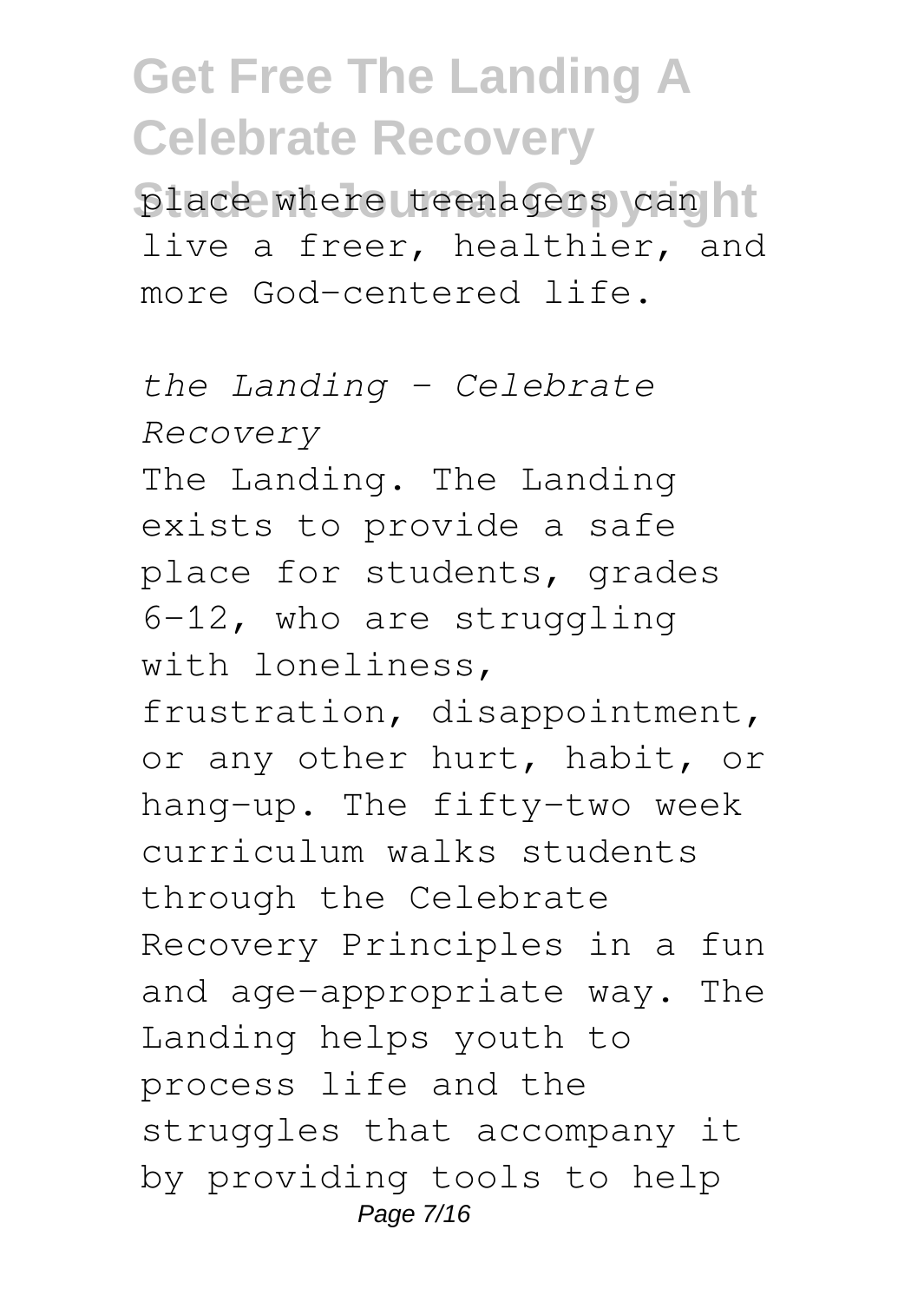them live emotionally and hi spiritually healthy lives through the freedom found in Jesus ...

*Landing – Celebrate Recovery* The Landing Leader's Guide 3 (Softcover) Rating: 0%. Learn More. The Landing Leader's Guide 4 (Softcover) Rating: 0%. Learn More. The Landing - Day 1 Milestone Marker (5 Pack)

*The Landing - Celebrate Recovery - Resources* The Landing is Celebrate Recovery's student ministry geared towards Junior High and High School age students. This curriculum is designed to mirror the same Page 8/16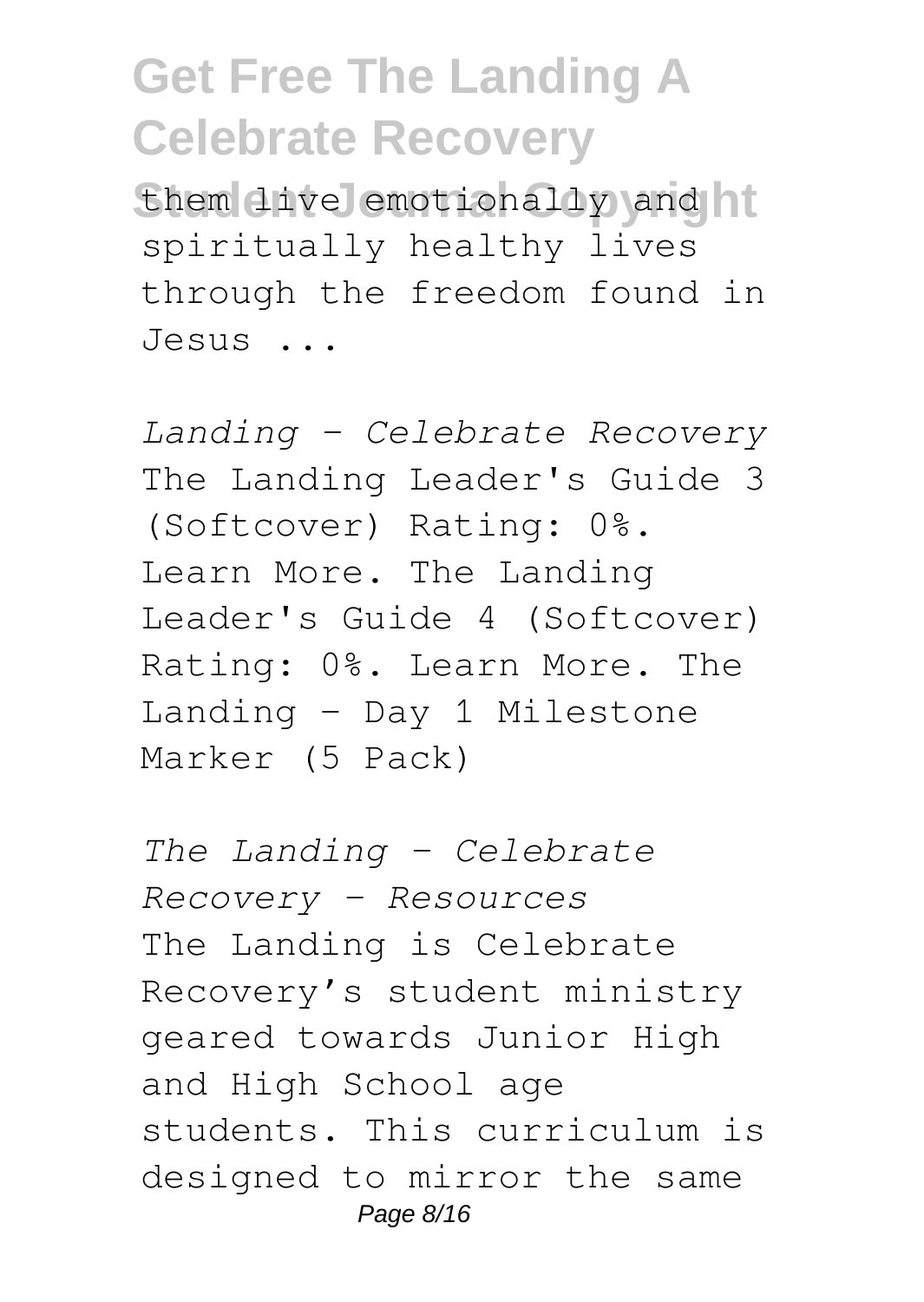material as the adult vright Celebrate Recovery curriculum, only packaged for students.

*The Landing - RHCC Celebrate Recovery* THE LANDING™ A CELEBRATE RECOVERY ... Use this space to take notes during The Landing meeting time, or to journal your thoughts and what you've learned during your journey through The Landing. 8 JOURNAL DENIAL lesson two. Created Date: 7/26/2010 2:27:52 PM ...

*THE LANDING A CELEBRATE RECOVERY STUdEnT jOURnAL Copyright ...* the landing's purpose To Page 9/16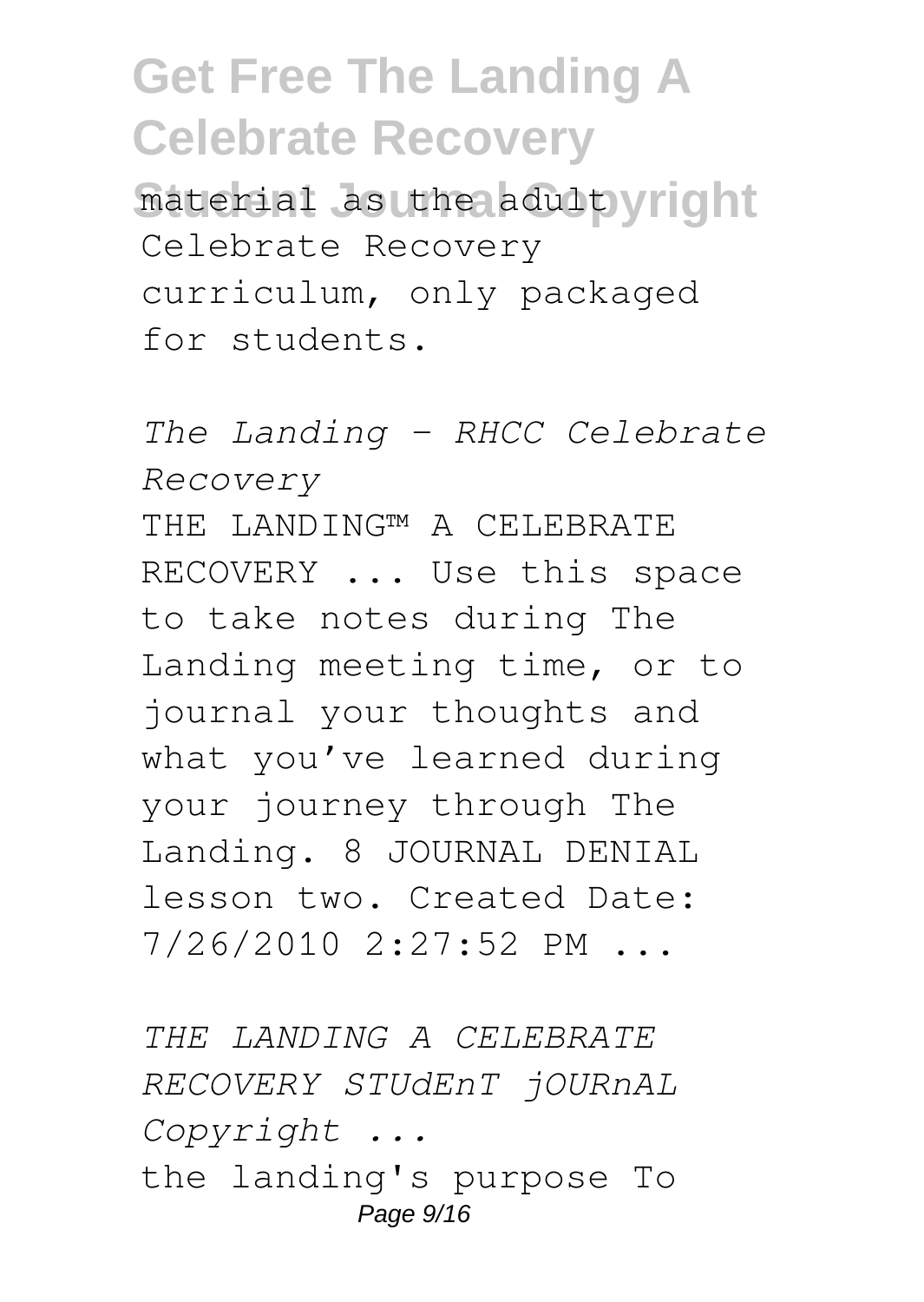encourage middle and high it schoolers to fellowship and celebrate God's healing power in their lives as we work our way along the road to recovery. We open the door by sharing our experiences, strengths and hopes with one another.

*First Baptist Church | The Landing* The Landing is a Celebrate Recovery youth group for teens! We realize that today's youth struggling with issues such as addiction, divorce, peer pressure, depression, abuse and so much more! The Landing is for students that have hurts they can't deal Page 10/16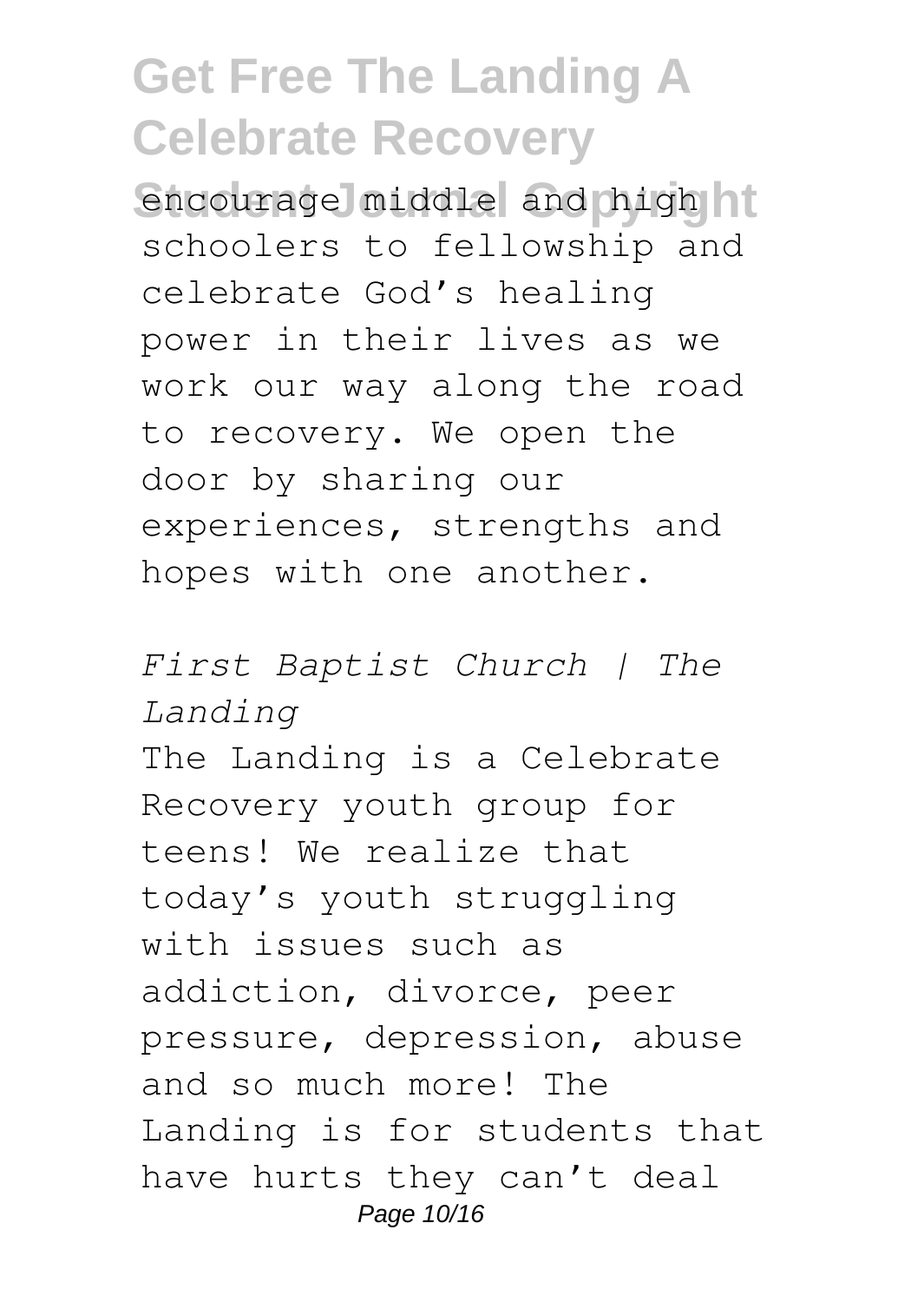with, e hang-ups that have ont them spinning out of control, or who aren't really sure what's going on, but they know something is wrong.

*The Landing – Southwest Church of Christ* Celebrate Recovery is a Christ-centered, 12 step recovery program for anyone struggling with hurt, pain or addiction of any kind. Celebrate Recovery is a safe place to find community and freedom from the issues that are controlling our life.

*Celebrate Recovery Homepage* The Landing Recovery programme for Teen's Page 11/16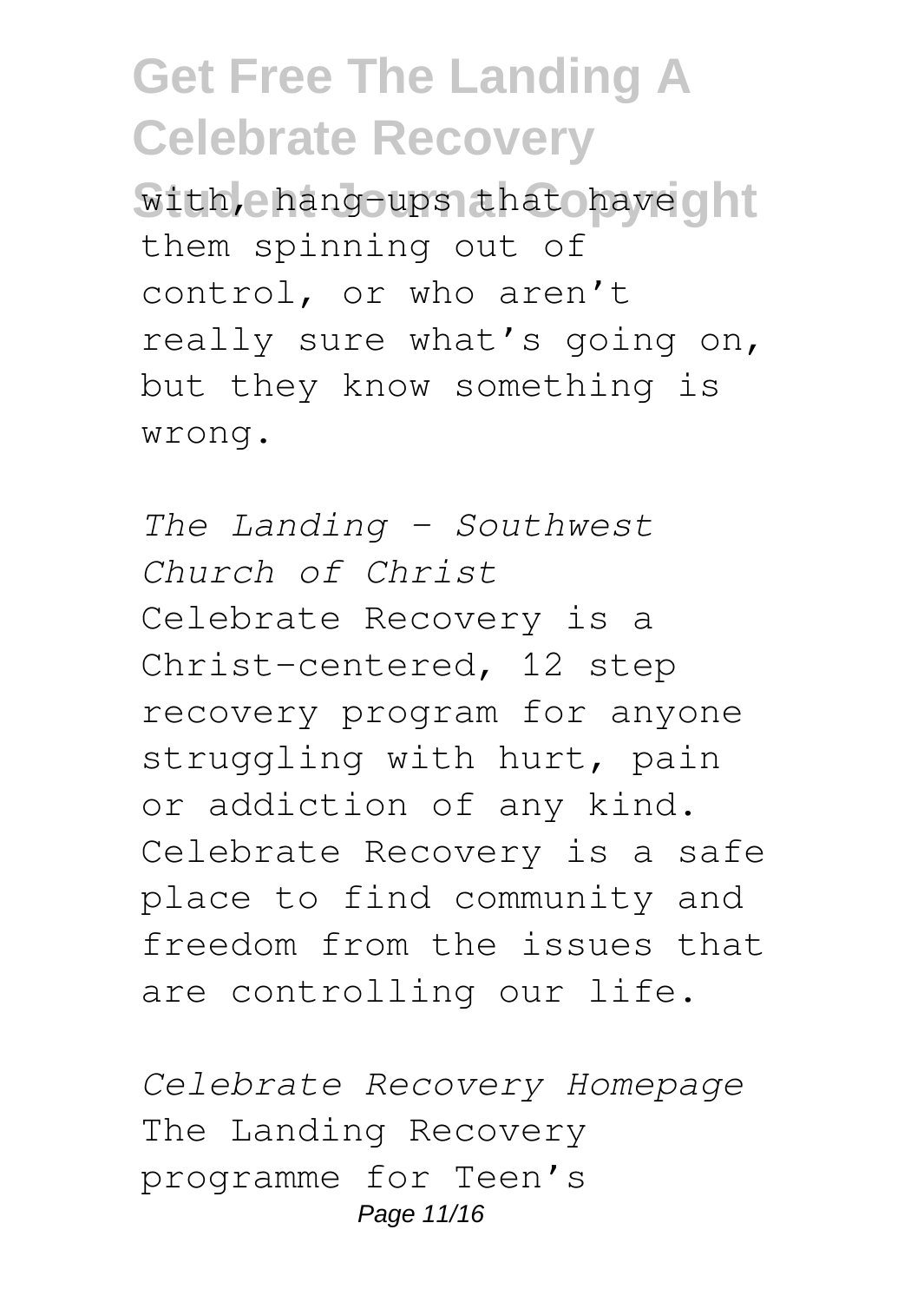**Student Journal Copyright** (13-17yrs) The Landing is our Celebrate Recovery programme for Teenagers. It's designed to help equip teenagers to deal with the issues they will face in life, and explores the main issues which have, or can, lead to negative coping mechanisms developing.

*The Landing - Celebrate Recovery Wigan* The official information hub website of Celebrate Recovery® There are no articles in this category. If subcategories display on this page, they may have articles.

*Home - Celebrate Recovery®* Page 12/16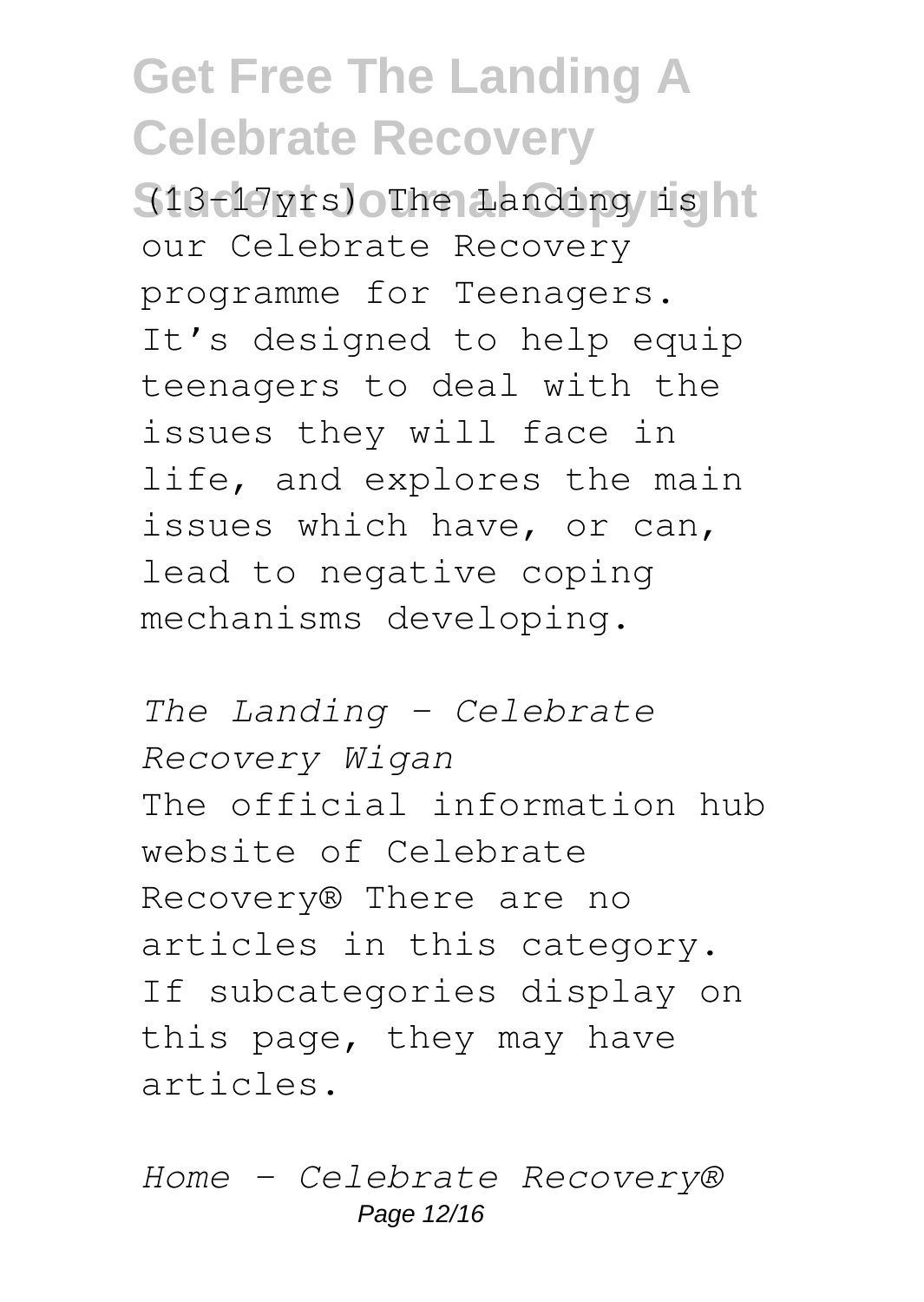#### **Get Free The Landing A Celebrate Recovery** *Shfo Hub* Journal Copyright Celebrate Recovery's Cultural Communities exists to ensure individuals and families from under represented backgrounds are familiar with and embrace this Christ centered recovery program. Our goal is to provide a safe environment, community and experience for everyone.

*Cultural Communities - Celebrate Recovery* THE CELEBRATE RECOVERY® \_NAME IS A REGISTERED TRADEMARK. In a desire to protect the integrity of the broader ministry, Celebrate Recovery requires that if you use the Celebrate Page 13/16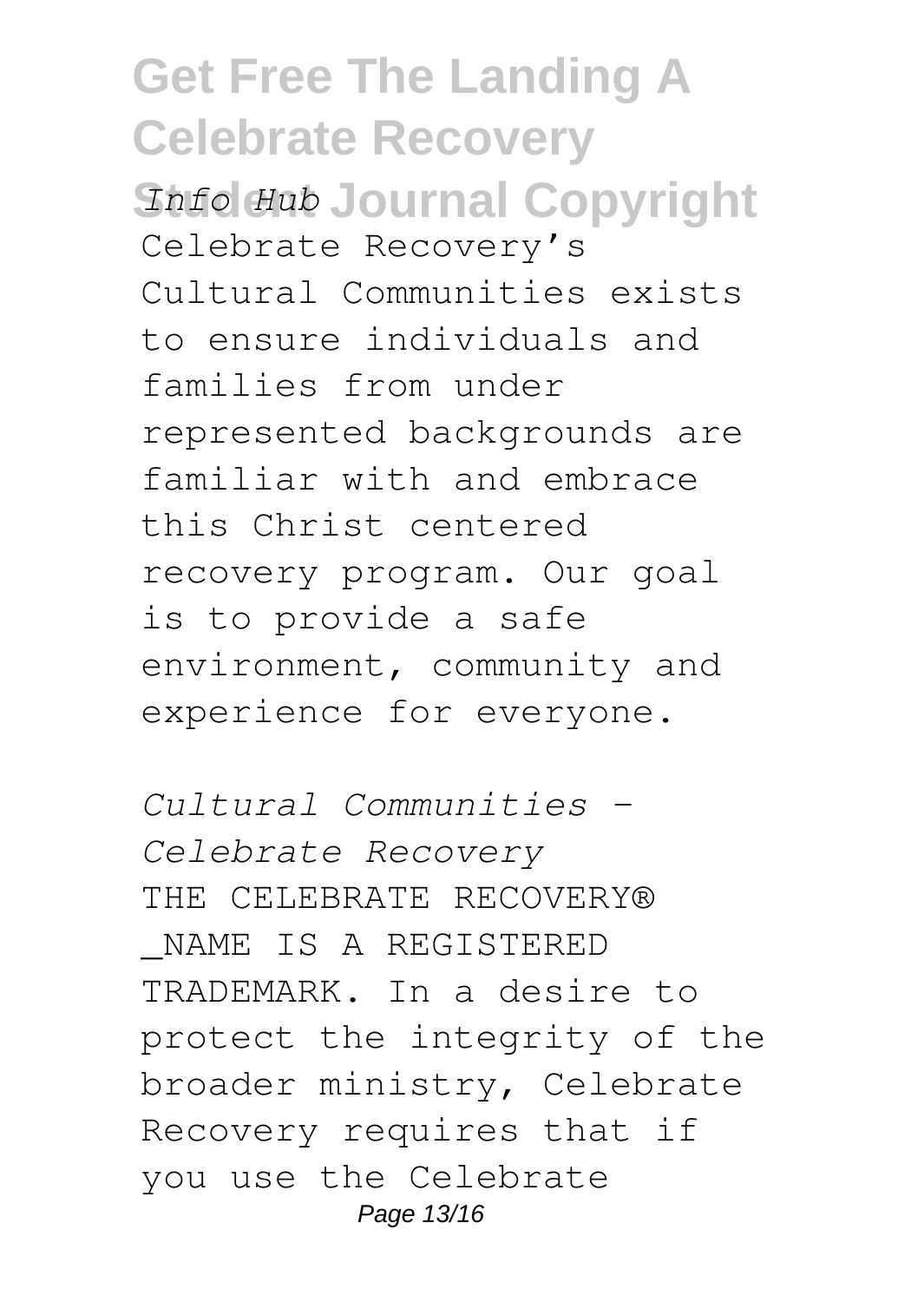Recovery name, the following are an irreducible minimum of your program. The DNA of an authentic Celebrate Recovery Ministry. 1. Jesus Christ is the one and only Higher ...

*The Celebrate Recovery DNA – Celebrate Recovery* ADDRESS 2645 Lisburn Road Camp Hill, PA 17011. PHONE (717) 737-6560

*Celebrate Recovery Lesson Notes - Christian Life Assembly* This is a one time meeting where you will learn more about Celebrate Recovery, hear personal minitestimonies and ask direct Page 14/16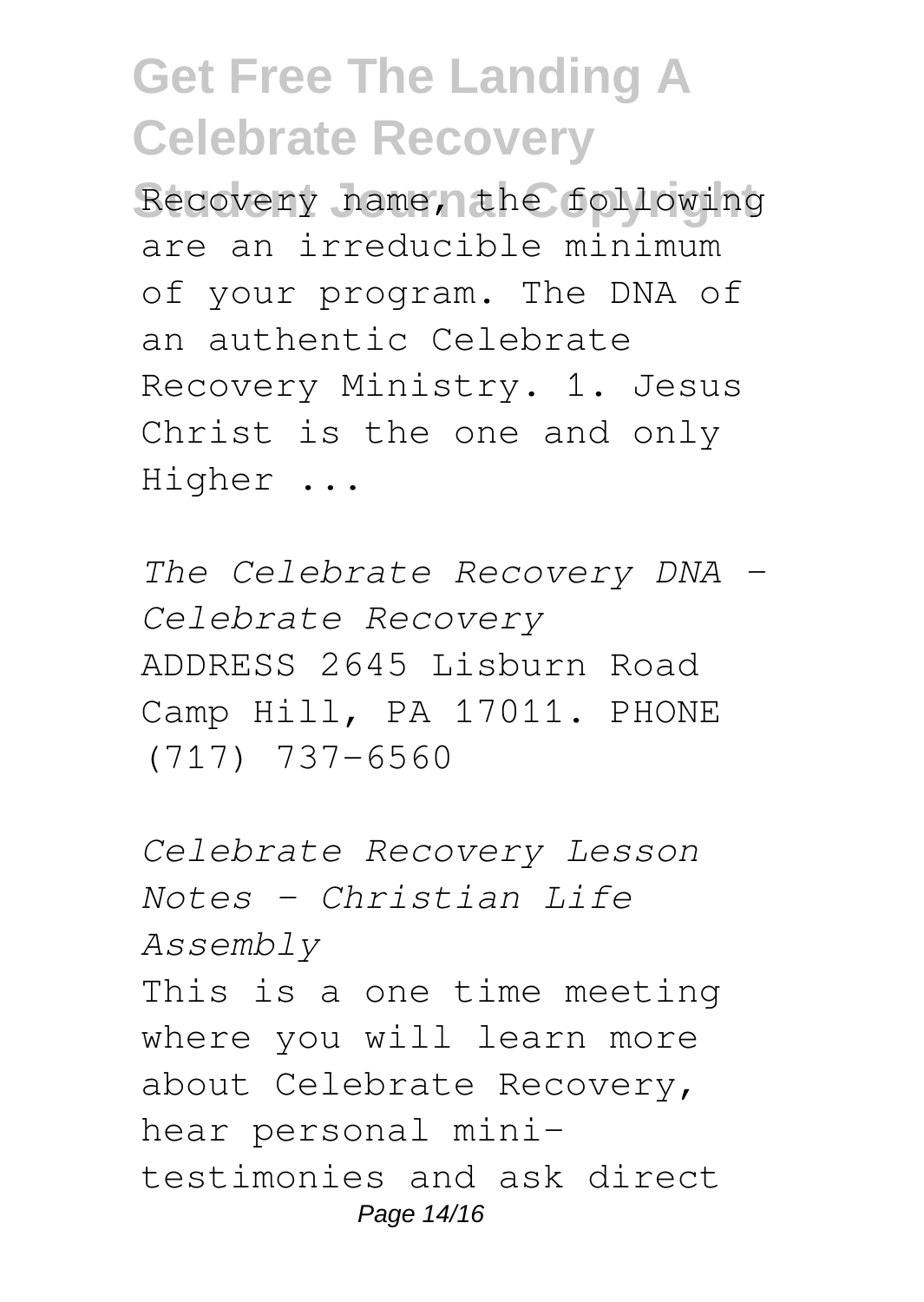**Student Journal Copyright** questions. If you are new to recovery or a visitor, after the Large Group session we invite you to attend this meeting. Children are important to us – Childcare is available for children up to four years old.

*Celebrate Recovery at the Grove* The Landing -Celebrate Recovery for Students, Lake Forest, CA. 4.1K likes. Religious organisation

*The Landing -Celebrate Recovery for Students - Home | Facebook* Celebrate Recovery Break Every Chain Cardboard Testimonies - Duration: Page 15/16